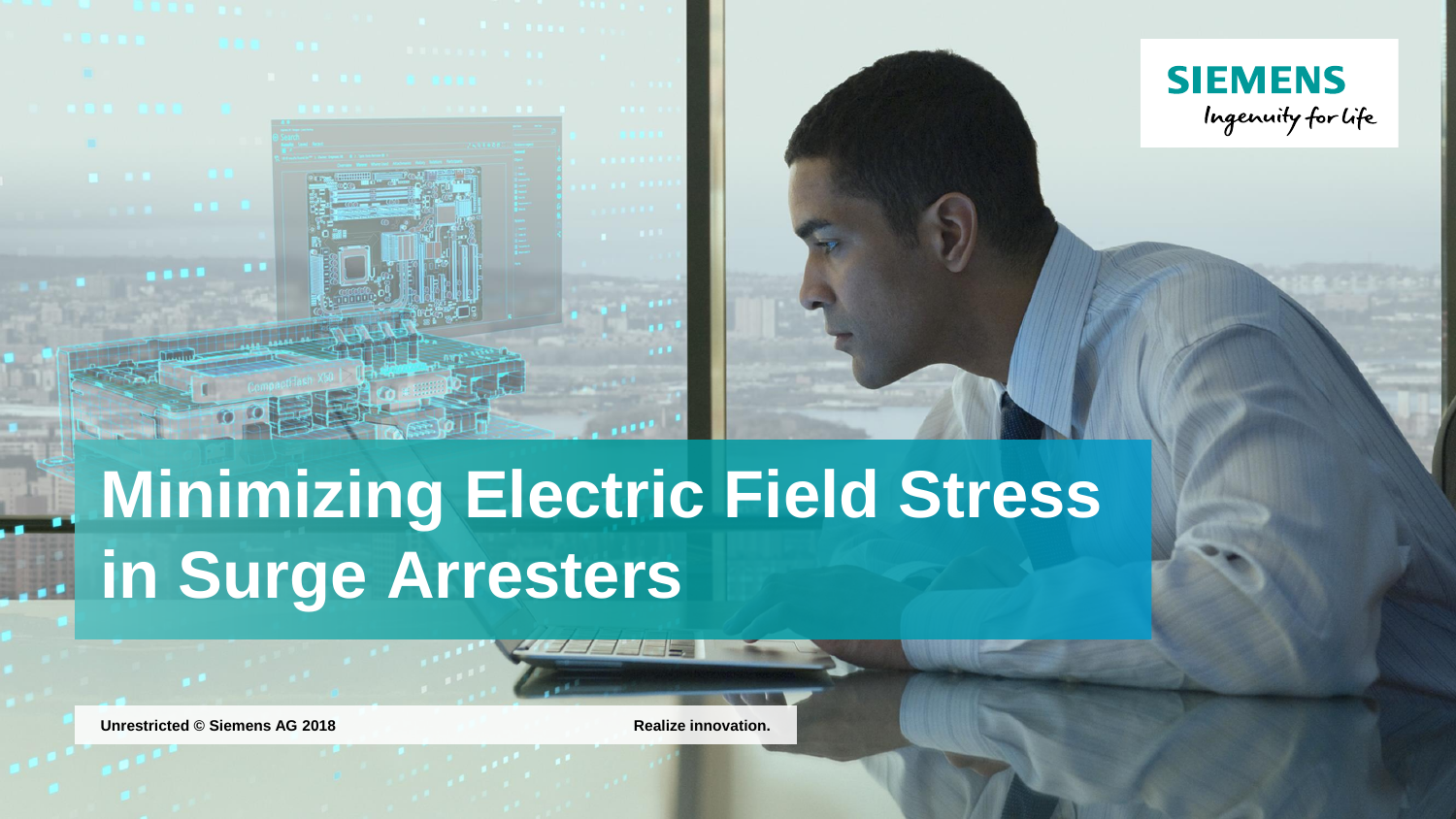#### **Minimizing Electric Field Stress in Surge Arresters**





The voltage distribution along the resistors in a surge arrester is uneven due to stray capacitances. It is possible to reduce the maximum electric field stress by a careful choice of position for the grading rings.

In this example, Simcenter MAGNET Design Optimizer is used with Simcenter MAGNET Electric Field to find where the rings should be placed, and what their dimensions should be, in order to minimize the total electric field stress in the resistors.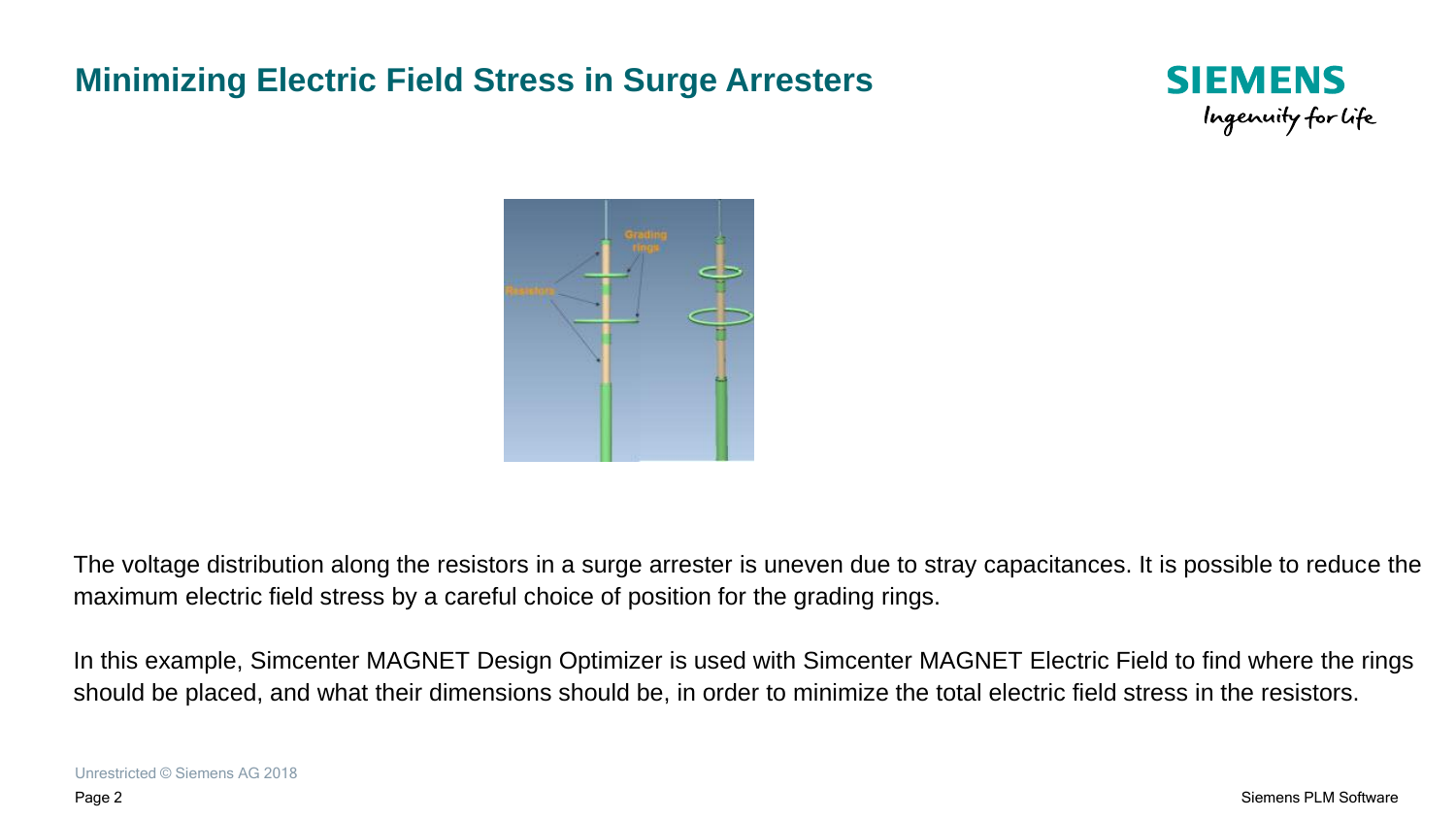# **RESISTORS ELECTRIC FIELD EQUIPOTENTIAL LINES**





The electric field for the surge arrester is obtained using Simcenter MAGNET Electric Field. This figure displays the equipotential lines in the resistors and surrounding air.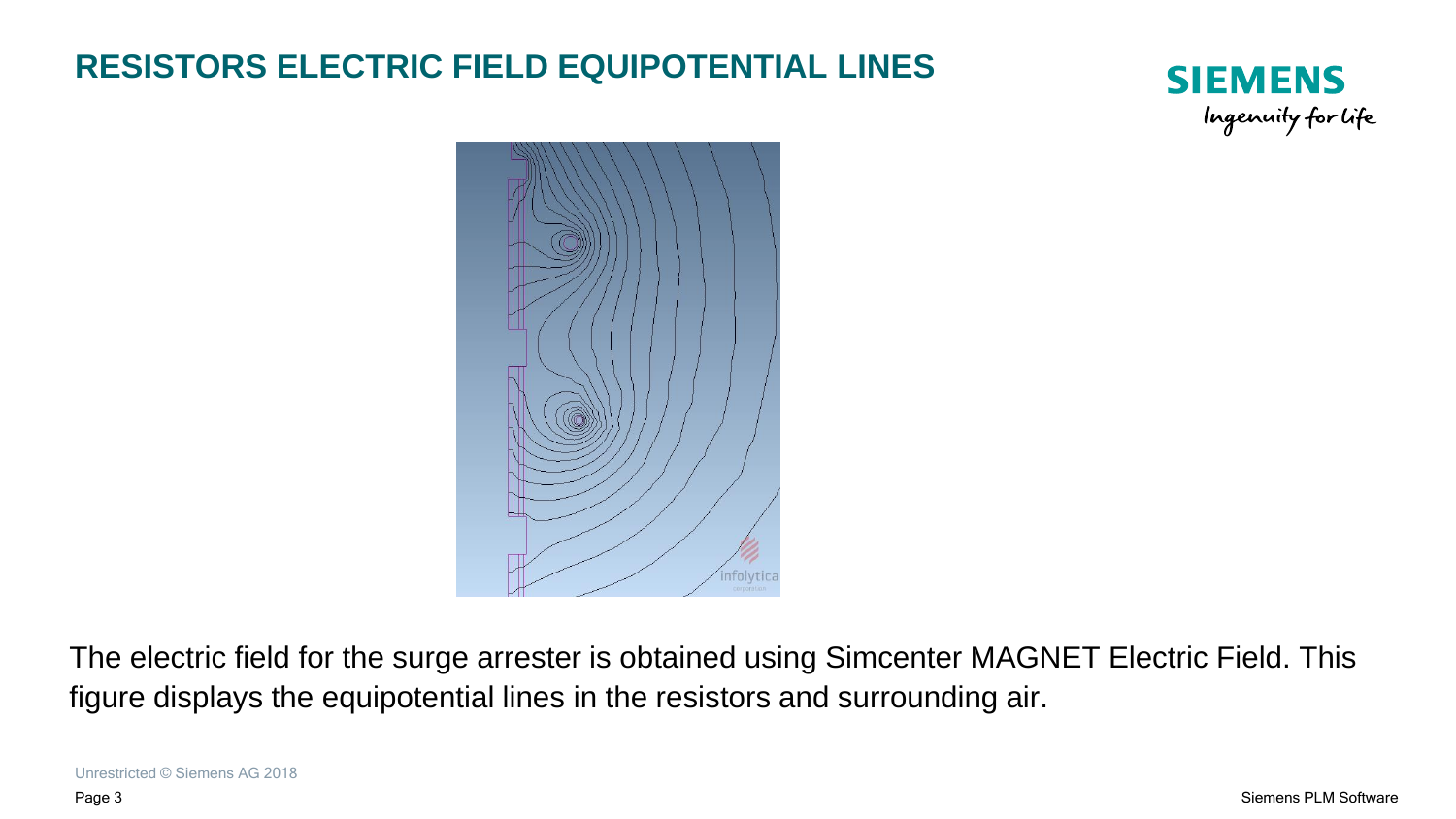#### **IDENTIFYING THE PARAMETERS**





Unrestricted © Siemens AG 2018 This figure shows the parameters that control the placing and the size of the grading rings. In Simcenter MAGNET Design Optimizer, the user specifies a minimum and a maximum value for those variables that can change, and Simcenter MAGNET Design Optimizer limits the searches within this range to find the optimum design.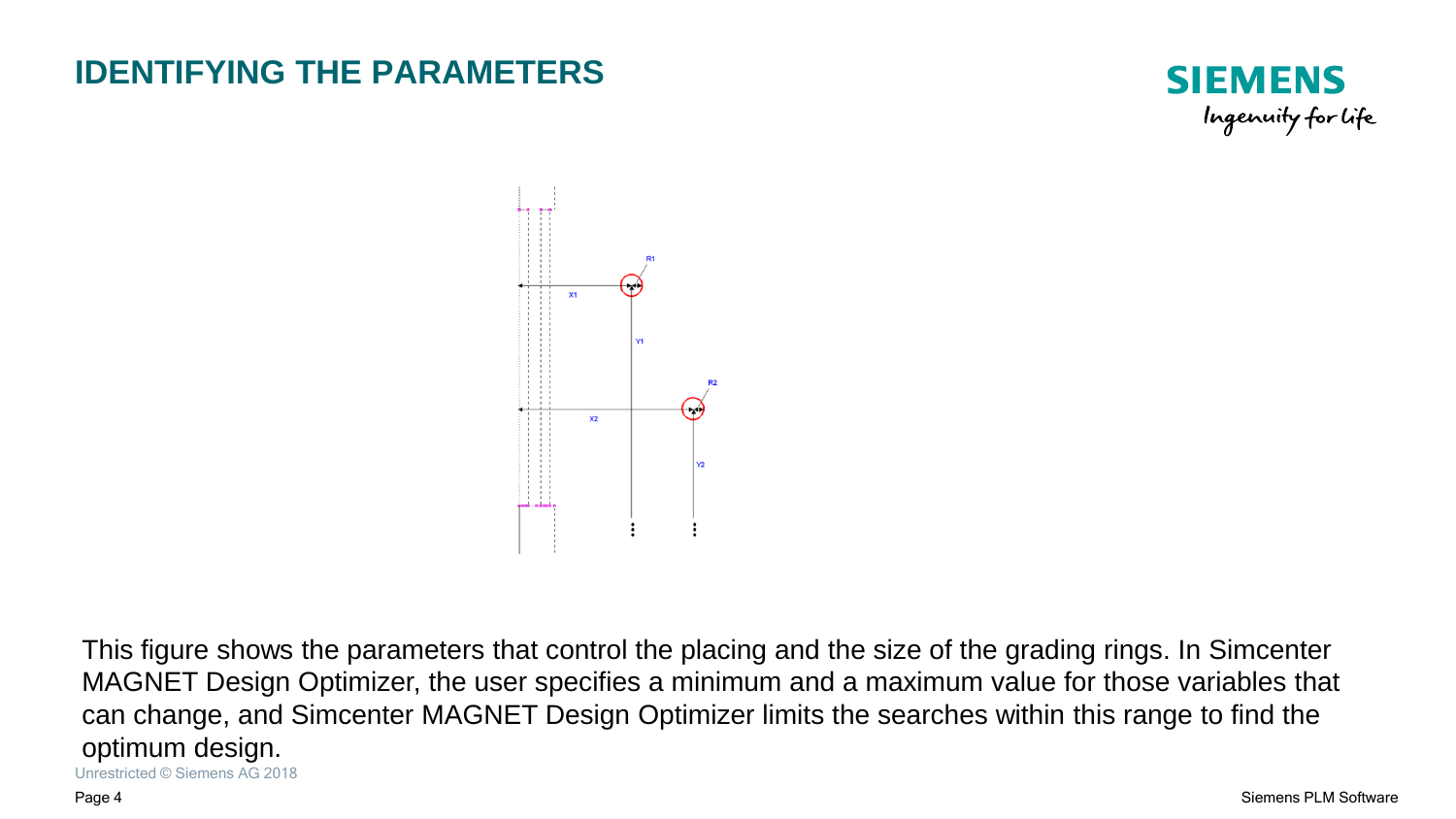### **OBJECTIVE FUNCTION - ELECTRIC FIELD IN THE RESISTORS**



| Model | Variables                                   | <b>Objectives</b>    | Optimize<br>Constraints                                                                                                                  | Progress | Report 5       | Report 4   Report 3   Report 2       | Report 1       |                                                                           |  |
|-------|---------------------------------------------|----------------------|------------------------------------------------------------------------------------------------------------------------------------------|----------|----------------|--------------------------------------|----------------|---------------------------------------------------------------------------|--|
|       |                                             | Solution ID Time (s) | Goal                                                                                                                                     |          | R <sub>1</sub> | R <sub>2</sub>                       | X <sub>1</sub> | <b>X2</b>                                                                 |  |
| 85    | 84                                          | 120                  | 128142.748396834 4.56021970092137E-02 4.34296518602383E-02 0.400390092489346 0.49251801319                                               |          |                |                                      |                |                                                                           |  |
| 87    | 86                                          | 122                  | 128073.042886797 4.59739156021219E-02 4.28242324060168E-02 0.401732383945722 0.48648900116                                               |          |                |                                      |                |                                                                           |  |
| 89    | 88                                          | 125                  | 127903.240790346 4.58511870566265E-02 4.22900512726222E-02 0.404717604323765 0.49747233852                                               |          |                |                                      |                |                                                                           |  |
| 90    | 89                                          | 126                  | 127746.600952226 0.046011940651599                                                                                                       |          |                |                                      |                | 4.25516334287907E-02 0.401861707682094 0.49939811920                      |  |
| 107   | 106                                         | 153                  | 127714.126332986; 4.60430159685023E-02; 4.25673550231523E-02; 0.402249463099604; 0.49958970978                                           |          |                |                                      |                |                                                                           |  |
| 109   | 108                                         | 156                  | 127706.964673339; 4.60183660767998E-02; 4.25651981905803E-02; 0.402724902040244; 0.49957878453                                           |          |                |                                      |                |                                                                           |  |
| 112   | 111                                         | 161                  | 127695.04334225                                                                                                                          |          |                |                                      |                | 4.60578145726473E-02 4.25224413072368E-02 0.402651252324742 0.49946134615 |  |
| 123   | 122                                         | 176                  | 127686.791341439 4.60530142681123E-02 4.25176502260123E-02 0.40262106400087                                                              |          |                |                                      |                | 0.49982168969                                                             |  |
| 128   | 127                                         | 184                  | 127686.058750133 0.046046764653595                                                                                                       |          |                | 4.25235611129126E-02 0.4026176149838 |                | 0.49999203768                                                             |  |
| 132   | 131                                         | 190                  | 127685.470964029 4.60463660696736E-02 4.25154677536689E-02 0.402590048636876 0.4999951984                                                |          |                |                                      |                |                                                                           |  |
| 137   | 136                                         | 196                  | 127683.686492293; 4.60534255914432E-02; 4.25133706413714E-02; 0.40258434114122                                                           |          |                |                                      |                | 0.49994601676                                                             |  |
| 160   | 159                                         | 227                  | 127683.511274906 4.60537192262444E-02 4.25133999960129E-02 0.402579690119056 0.49994175126                                               |          |                |                                      |                |                                                                           |  |
| 162   | 161                                         | 230                  | 127683.315905471: 4.60542335210297E-02: 4.25130031053861E-02: 0.402577522512083: 0.49994199218                                           |          |                |                                      |                |                                                                           |  |
| ∢     |                                             |                      | m.                                                                                                                                       |          |                |                                      |                |                                                                           |  |
|       | Program: ElecNet 7.2.0<br>Solver: Static 2D |                      | Optimization report 5 started on: 19/07/2011 9:57:09 AM<br>Model: C:\OptiNet\Surge Arrester\Surge Arrester initial model - to optinet.en |          |                |                                      |                |                                                                           |  |
|       |                                             |                      | Show only improved solutions                                                                                                             |          |                | Seed used: 58263.01171875            |                |                                                                           |  |

The goal is to minimize the electric field magnitude in the resistors. In Simcenter MAGNET Design Optimizer, basic quantities, such as the maximum field value in a component, are easily available.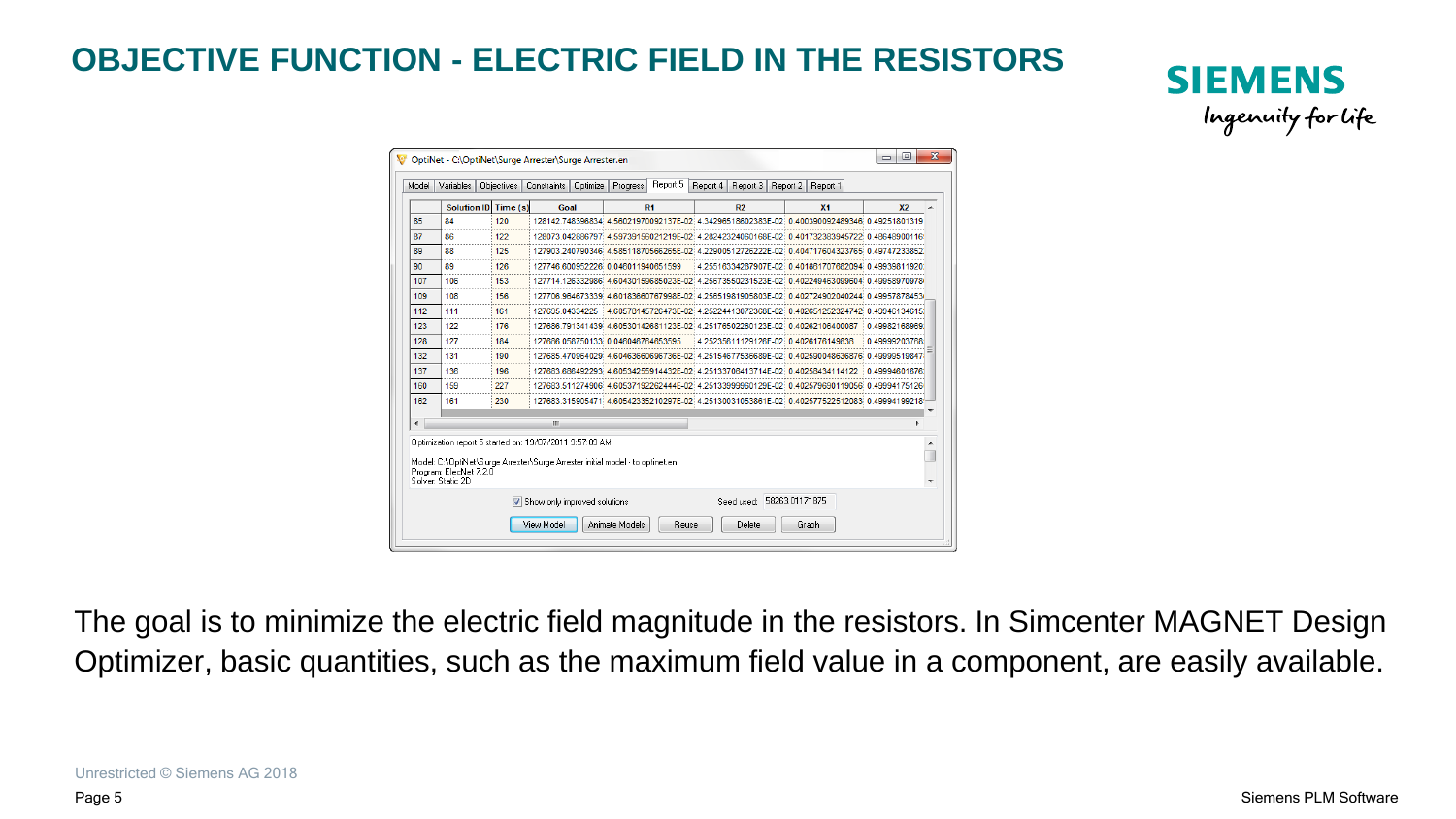# **SETTING THE CONSTRAINTS**



| Model                          | Objectives<br>Variables   | Constraints<br>Progress   Report 3   Report 2   Report 1<br>Optimize                       |                          |       |                 |
|--------------------------------|---------------------------|--------------------------------------------------------------------------------------------|--------------------------|-------|-----------------|
|                                | Constraint                | Argument(s)                                                                                | <b>Type</b>              | Value | $W -$           |
| 1                              | <b>Expression - Model</b> | Sqr((X2 - X1)^2 + (Y2 - Y1)^2) < (R1+R2) Or (X1 - R1) < 0.12 Or (X2 - R2) < 0.12 Must be = |                          | False | 10              |
| $\overline{2}$                 | $\overline{\phantom{a}}$  |                                                                                            | Must be $=$              | False | 10 <sub>l</sub> |
| 3                              |                           |                                                                                            | Must be $=$              | False | 10              |
| 4                              |                           |                                                                                            | Must be $=$              | False | 10 <sub>1</sub> |
| 5                              |                           |                                                                                            | Must be $=$              | False | 10              |
| 6                              |                           |                                                                                            | Must be $=$              | False | 10              |
| $\overline{7}$                 |                           |                                                                                            | Must be $=$              | False | 10 <sub>1</sub> |
| 8                              |                           |                                                                                            | Must be $=$              | False | 10              |
| 9                              |                           |                                                                                            | Must be $=$              | False | 10              |
| 10                             |                           |                                                                                            | Must be $=$              | False | 10              |
| 11                             |                           |                                                                                            | Must be $=$              | False | 10              |
| 12                             |                           |                                                                                            | $Must$ be $=$            | False | 10              |
| 13                             |                           |                                                                                            | Must be $=$              | False | 10              |
| 14                             |                           |                                                                                            | Must be $=$              | False | 10              |
| 15                             |                           |                                                                                            | Must be $=$              | False | 10              |
| 16                             |                           |                                                                                            | Must be $=$              | False | 10              |
| 17                             |                           |                                                                                            | Must be $=$              | False | 10 <sub>1</sub> |
| 18                             |                           |                                                                                            | Must be $=$              | False | 10              |
| 19                             |                           |                                                                                            | Must be $=$              | False | 10              |
| 20                             |                           |                                                                                            | Must be $=$              | False | 10              |
| A.<br>$\overline{\phantom{a}}$ |                           | m.                                                                                         | <br>$\ddot{\phantom{1}}$ | $-1$  | $\overline{1}$  |

The constraints in this optimization process are pure physical ones: the two ring must not overlap and the rings cannot be less than 5mm from the surge arrester.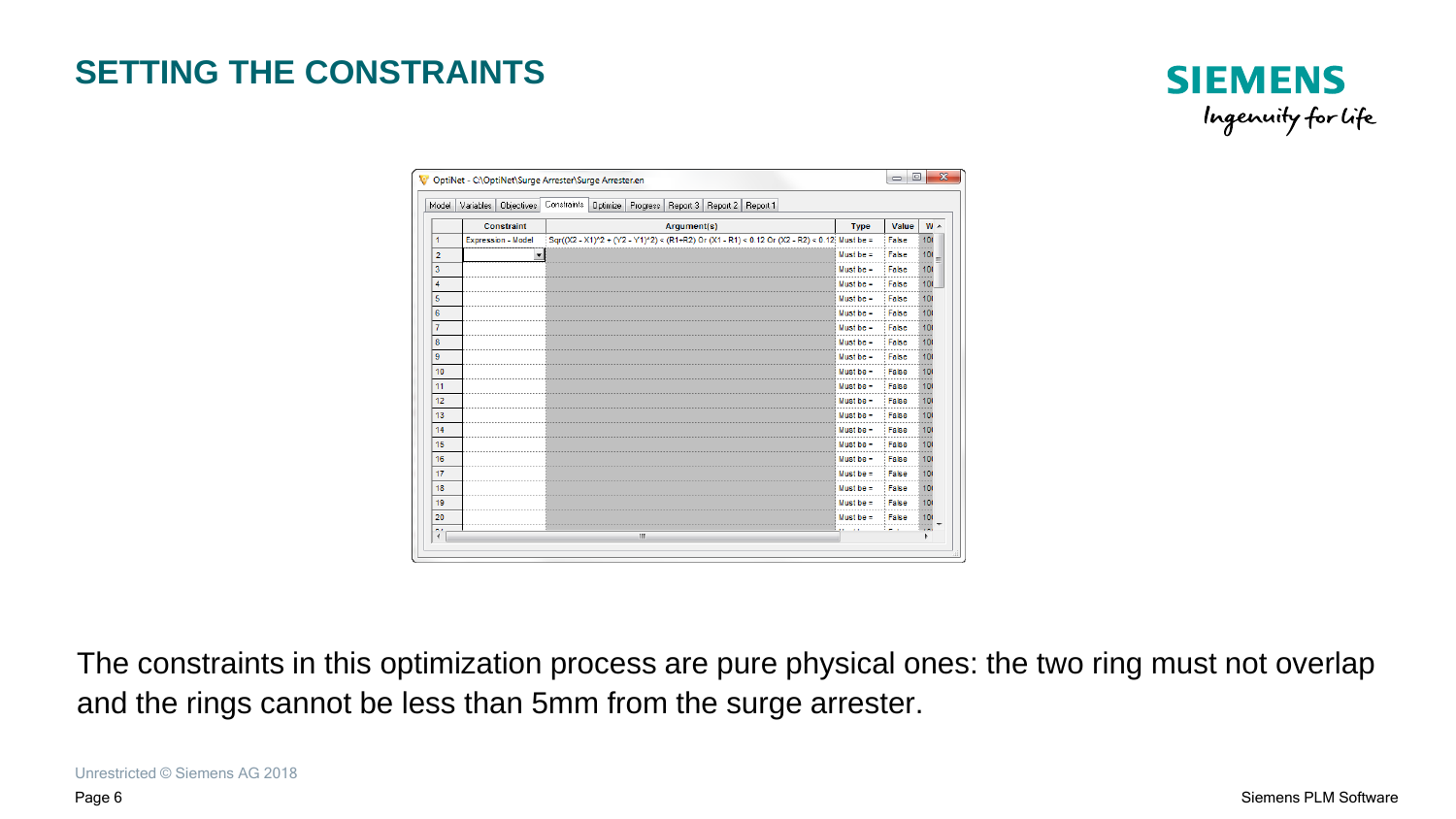#### **GRAPH OF VARIABLES**





For each iteration of the optimization process, Simcenter MAGNET Design Optimizer updates and displays the changes (in the form of graphs) for the goal, variables, objectives, and constraints -- these graphs are displayed on the Progress page. In this example, each of the six variables' graphs (in groups not exceeding five variables per window) is updated as Simcenter MAGNET Design Optimizer finds a new design.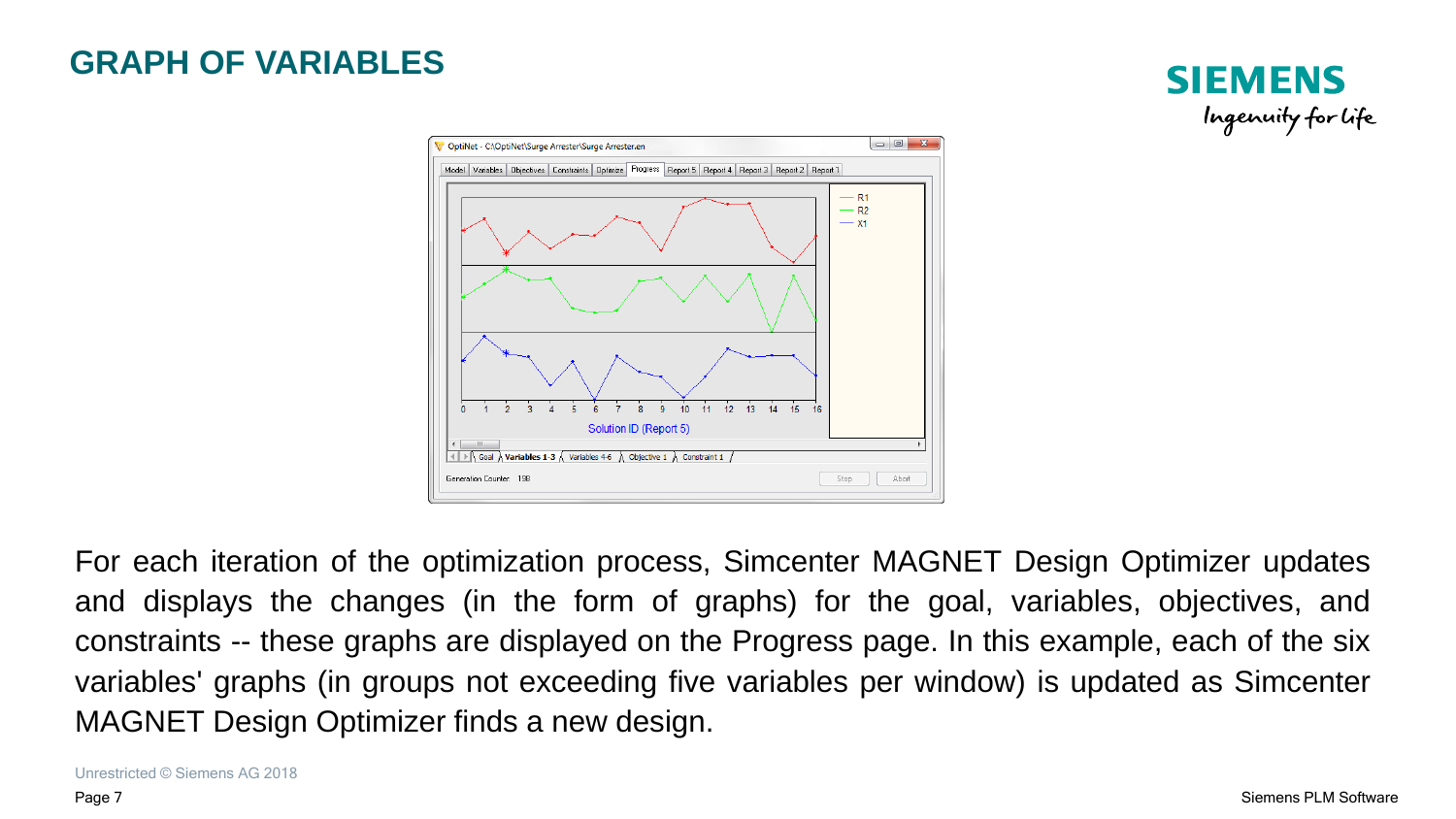# **SIMCENTER MAGNET DESIGN OPTIMIZER'S REPORT GENERATOR**

|     | Solution ID Time (s)                                                           |     | Goal                               |                                    | R <sub>1</sub> | R <sub>2</sub> | X <sub>1</sub>                                                                                 | <b>X2</b>     |  |
|-----|--------------------------------------------------------------------------------|-----|------------------------------------|------------------------------------|----------------|----------------|------------------------------------------------------------------------------------------------|---------------|--|
| 85  | 84                                                                             | 120 |                                    |                                    |                |                | 128142.748396834 4.56021970092137E-02 4.34296518602383E-02 0.400390092489346 0.49251801319     |               |  |
| 87  | 86                                                                             | 122 |                                    |                                    |                |                | 128073.042886797 4.59739156021219E-02 4.28242324060168E-02 0.401732383945722 0.48648900116     |               |  |
| 89  | 88                                                                             | 125 |                                    |                                    |                |                | 127903.240790346; 4.58511870566265E-02; 4.22900512726222E-02; 0.404717604323765; 0.49747233852 |               |  |
| 90  | 89                                                                             | 126 |                                    | 127746.600952226 0.046011940651599 |                |                | 4.25516334287907E-02 0.401861707682094 0.49939811920                                           |               |  |
| 107 | 106                                                                            | 153 |                                    |                                    |                |                | 127714.126332986; 4.60430159685023E-02; 4.25673550231523E-02; 0.402249463099604; 0.4995897     |               |  |
| 109 | 108                                                                            | 156 |                                    |                                    |                |                | 127706.964673339: 4.60183660767998E-02: 4.25651981905803E-02: 0.402724902040244: 0.49957878453 |               |  |
| 112 | 111                                                                            | 161 | 127695.04334225                    |                                    |                |                | 4.60578145726473E-02i 4.25224413072368E-02i 0.402651252324742i 0.49946134615                   |               |  |
| 123 | 122                                                                            | 176 |                                    |                                    |                |                | 127686.791341439 4.60530142681123E-02 4.25176502260123E-02 0.40262106400087                    | 0.49982168969 |  |
| 128 | 127                                                                            | 184 | 127686.058750133 0.046046764653595 |                                    |                |                | 4.25235611129126E-02 0.4026176149838                                                           | 049999203768  |  |
| 132 | 131                                                                            | 190 |                                    |                                    |                |                | 127685.470964029; 4.60463660696736E-02; 4.25154677536689E-02; 0.402590048636876; 0.4999951984; |               |  |
| 137 | 136                                                                            | 196 |                                    |                                    |                |                | 127683.686492293; 4.60534255914432E-02; 4.25133706413714E-02; 0.40258434114122                 | 049994601676  |  |
| 160 | 159                                                                            | 227 |                                    |                                    |                |                | 127683.511274906} 4.60537192262444F-02} 4.25133999960129F-02} 0.402579690119056}               | 049994175126  |  |
| 162 | 161                                                                            | 230 |                                    |                                    |                |                | 127683.315905471: 4.60542335210297E-02: 4.25130031053861E-02: 0.402577522512083: 0.49994199218 |               |  |
|     |                                                                                |     |                                    |                                    |                |                |                                                                                                |               |  |
| ∢   |                                                                                |     | ш                                  |                                    |                |                |                                                                                                |               |  |
|     | Optimization report 5 started on: 19/07/2011 9:57:09 AM                        |     |                                    |                                    |                |                |                                                                                                |               |  |
|     | Model: C:\OptiNet\Surge Arrester\Surge Arrester initial model - to optinet.en. |     |                                    |                                    |                |                |                                                                                                |               |  |
|     | Program: ElecNet 7.2.0<br>Solver: Static 2D                                    |     |                                    |                                    |                |                |                                                                                                |               |  |
|     |                                                                                |     | Show only improved solutions       |                                    |                |                | Seed used: 58263.01171875                                                                      |               |  |



Simcenter MAGNET Design Optimizer produces a report for each optimization run. In this report, the designs that satisfy the constraints are shown in the order that they are improved. The user can view each design individually. The report also shows the time that it took to arrive at the improved design. The values of all the variables and the optimization function are displayed in this report for each iteration. The values of each parameter can be examined to determine the sensitivity of the design to that particular parameter.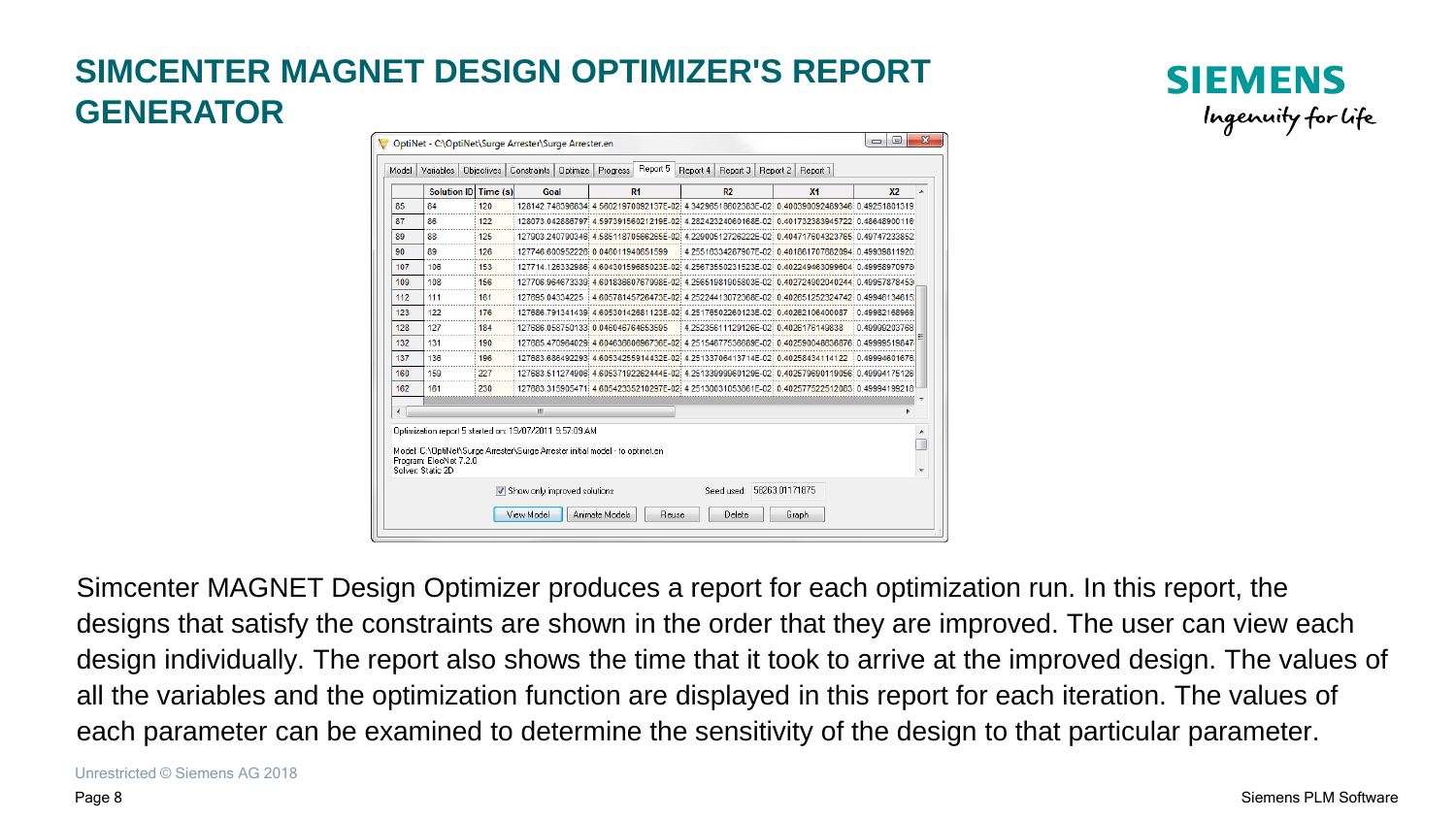## **MAXIMUM E FIELD IN THE INITIAL DESIGN**





This figure shows the electric field in the three resistors for the initial design that the user supplied to Simcenter MAGNET Design Optimizer, as well as the maximum field magnitude.